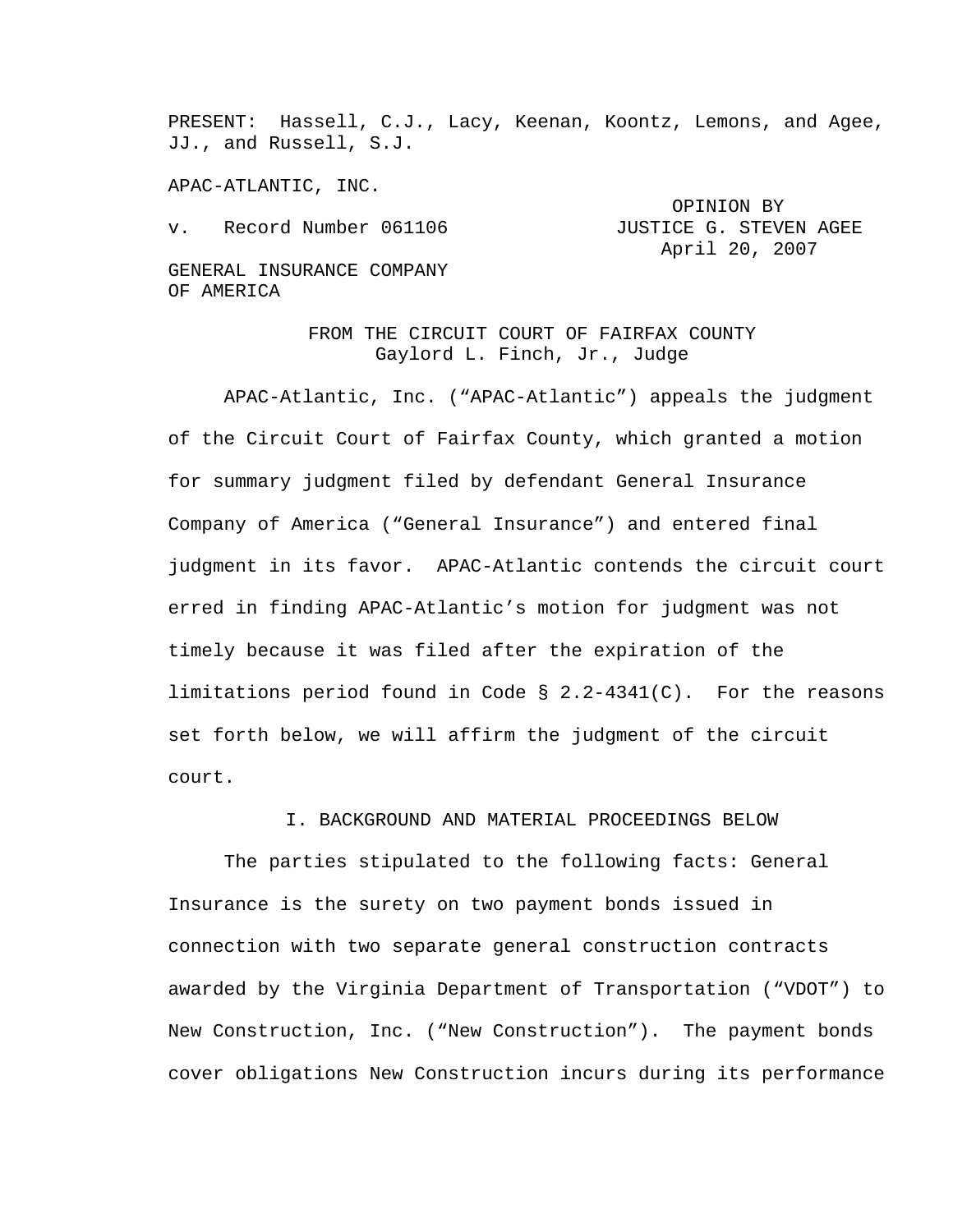of the VDOT contracts. Both payment bonds state: "if [New Construction] shall promptly pay all just claims . . . then this obligation is to be void; otherwise; to be and remain in full force and virtue in law."

New Construction subcontracted some of the work on both VDOT projects to APAC-Atlantic. APAC-Atlantic timely completed work on one project on August 28, 2003 and on the second project on October 9, 2003. These dates are the respective "day[s] on which the person bringing such action last performed labor or last furnished or supplied materials" under Code § 2.2-4341(C). New Construction did not pay APAC-Atlantic the full amount owed for that work, and it filed for bankruptcy protection in February 2004, owing APAC-Atlantic \$150,905.95 on one of the projects and \$217,008.48 on the other.

On December 3, 2004, APAC-Atlantic filed a motion for judgment against General Insurance, alleging that under the payment bonds General Insurance was liable in its capacity as surety for the amounts still owed by New Construction. General Insurance filed an answer and grounds of defense alleging, inter alia, that the "[b]onds were issued pursuant to [Code] § 2.2- 4337, the Virginia Public Procurement Act ["VPPA"], and APAC[- Atlantic]'s action is barred by the statute of limitations of [Code] § 2.2-4341." General Insurance contended that under the Code § 2.2-4341(C) limitations period, APAC-Atlantic was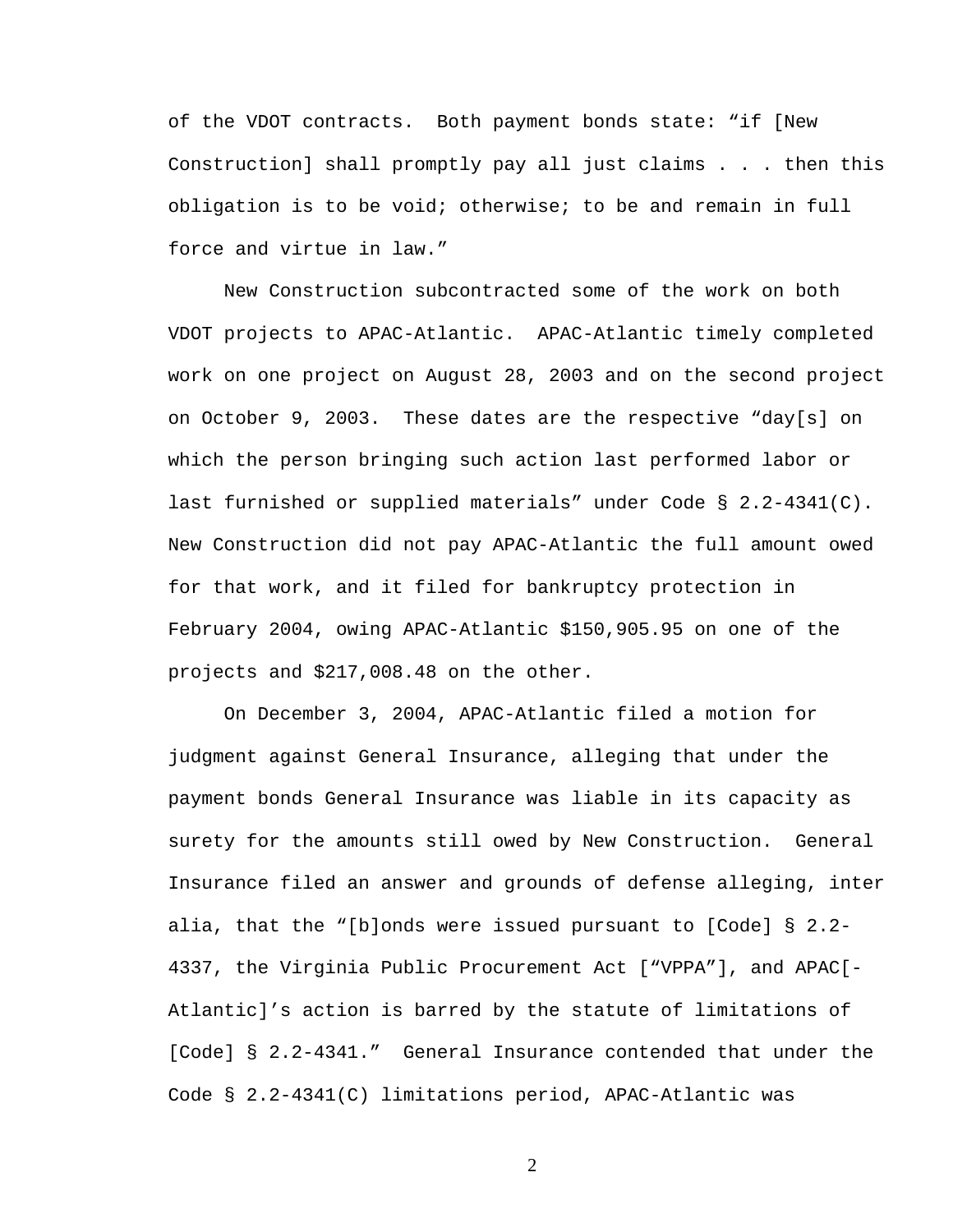required to have filed its motion for judgment on the respective bonds by August 28, 2004 and October 9, 2004. The parties filed cross motions for summary judgment, which were argued to the circuit court under the stipulated facts. In its final order dated March 4, 2006, the circuit court denied APAC-Atlantic's motion for summary judgment, granted General Insurance's motion, and entered judgment "in favor of General [Insurance] on all Counts in this action."

We awarded APAC-Atlantic this appeal.

## II. ANALYSIS

 APAC-Atlantic contends the trial court erred by failing to find "that under the language of the payment bonds [APAC-Atlantic's motion for judgment] was timely filed." Citing Reliance Insurance Co. v. Trane Co., 212 Va. 394, 184 S.E.2d 817 (1971), APAC-Atlantic contends the plain language of the payment bonds can – and in this case does – provide a longer period of time than the statutorily prescribed period for bringing suit. Specifically, APAC-Atlantic asserts the limitations period in Code  $\S$  2.2-4341(C) does not apply in the case at bar because the plain language of the payment bonds states they are "to be and remain in full force and virtue in law" unless New Construction pays the "claims for labor and material." APAC-Atlantic contends this language extends a timely right of action on the bonds beyond the statutorily prescribed period. Furthermore,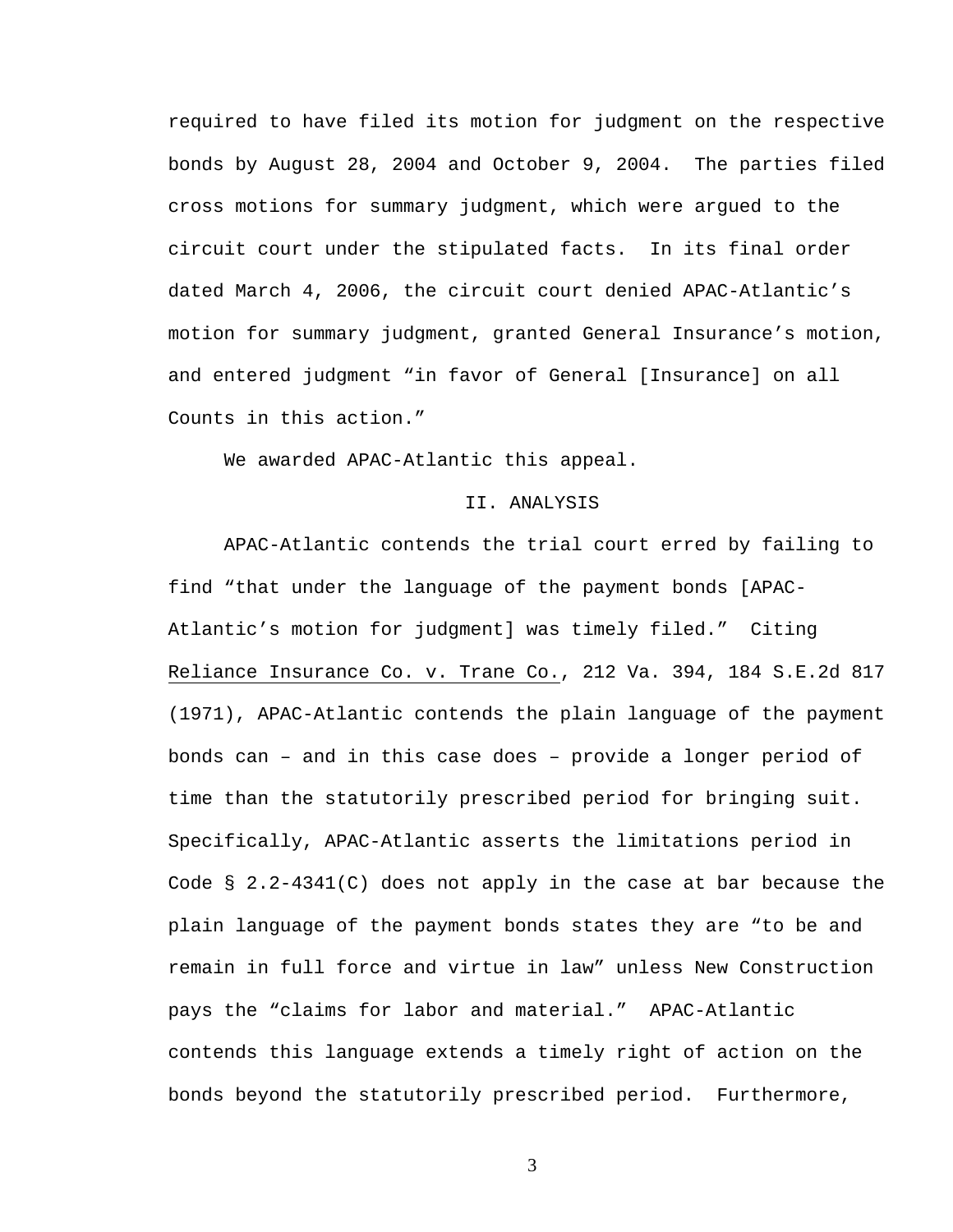APAC-Atlantic asserts Code  $\S$  2.2-4341(C) does not apply because the payment bonds do not expressly refer to that statute. We disagree.

The parties do not dispute that the underlying contracts for which the payment bonds were issued fall under the VPPA, Code § 2.2-4300 et seq. "The VPPA is a specific statute relating to the acquisition of goods and services by public bodies [and] the provisions of that Act . . . apply to disputes arising from goods or services provided under the VPPA." Mid-Atlantic Business Communications, Inc. v. Virginia Dep't of Motor Vehicles, 269 Va. 51, 56, 606 S.E.2d 835, 838 (2005). Code § 2.2-4341(C) of the VPPA states: "Any action on a payment bond shall be brought within one year after the day on which the person bringing such action last performed labor or last furnished or supplied materials." By its plain terms, this limitation period is generally applicable to "[a]ny action on a payment bond" issued under the VPPA.

 The bonds at issue in Reliance Insurance Co., on which APAC-Atlantic relies, were substantially different than those at issue here. There, the parties' contract expressly permitted a subcontractor to sue the principal even though the applicable statute only permitted such an action when certain conditions were met and did not expressly include an action by a subcontractor. Reliance Insurance Co., 212 Va. at 395, 184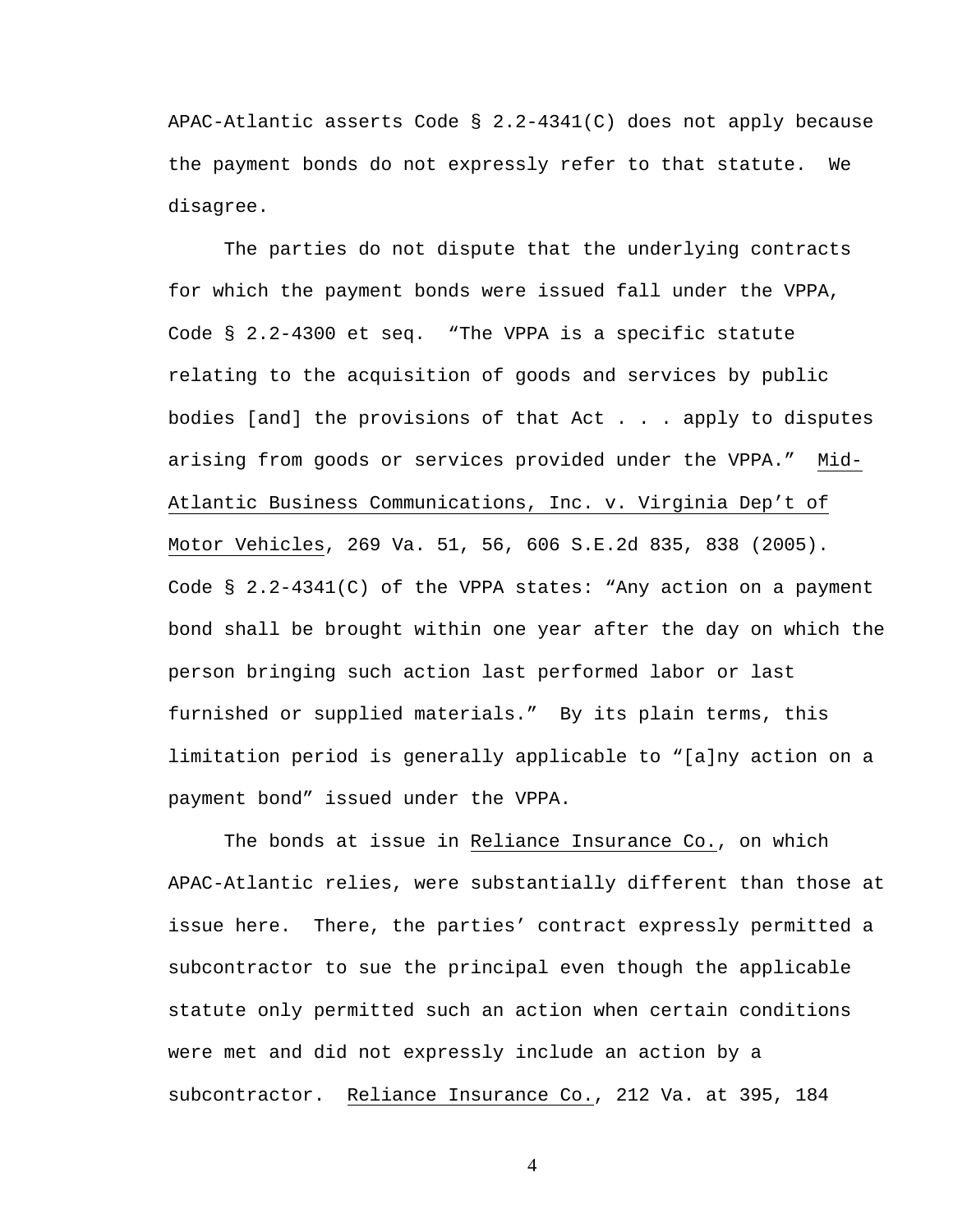S.E.2d at 818. Because the parties specifically agreed to those terms and the applicable statute did not prohibit them from doing so, we held that the parties were free to include "broader coverage than that required by the provisions" of the statute. Id. In contrast, the payment bonds in the case at bar contain no provision permitting a claimant to bring suit after the expiration of the limitations period found in Code § 2.2- 4341(C).

APAC-Atlantic relies on the phrase "otherwise; to be and remain in full force and virtue in law" to support its contention. However, this language does not establish a new period during which claimants can file an action, nor does it incorporate a limitations period contained in a statute other than Code  $\S$  2.2-4341(C). It simply establishes that General Insurance's obligation would only arise if New Construction did not pay a claim.

Also without merit is APAC-Atlantic's contention that the limitations period in Code § 2.2-4341(C) does not apply because the payment bonds failed to expressly incorporate this provision. For example, the statute of limitations prescribed by the Uniform Commercial Code for disputes arising from contracts for the sale of goods (Code § 8.2-725) applies to UCC contracts regardless of whether such contracts expressly incorporate that limitations period. See Code § 8.01-246.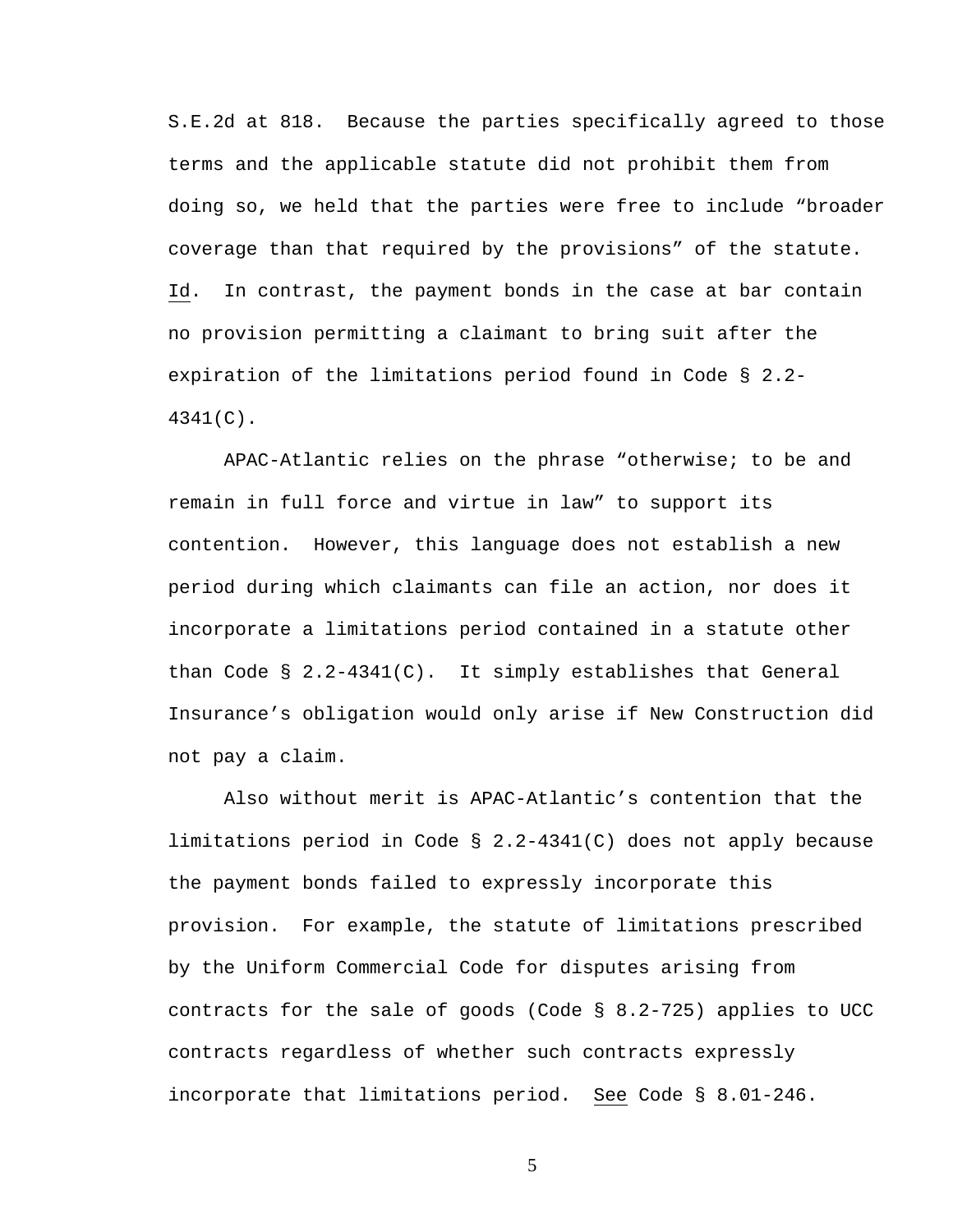Similarly, the statute of limitations for disputes arising from goods or services provided under the VPPA applies to contracts subject to the VPPA, regardless of whether they expressly incorporate Code  $\S$  2.2-4341(C). Code  $\S$  2.2-4300(B) provides that the VPPA "shall apply whether the consideration is monetary or nonmonetary." Because the payment bonds in the case at bar were issued in accordance with the VPPA, disputes arising under them are subject to the limitations period contained in the VPPA – Code § 2.2-4341(C) – unless the parties specifically contract for a different time limitation.<sup>∗</sup> See Reliance Insurance Co., 212 Va. at 395, 184 S.E.2d at 818. The VPPA provision does not need to be incorporated by reference, but is applicable because of the nature of the dispute.

 $\overline{a}$ 

<sup>∗</sup> APAC-Atlantic contends the five-year limitations period under Code § 8.01-246(2), which is applicable to written agreements, would apply instead. Apart from the fact that the parties made no agreement to use any limitations period other than Code § 2.2-4341(C) under the VPPA, under settled principles of statutory interpretation, where two statutes are potentially applicable, "the two should be harmonized, if possible, and where they conflict," the more specific statute applies. See Frederick County Sch. Bd. v. Hannah, 267 Va. 231, 236, 590 S.E.2d 567, 569 (2004) (quoting Virginia Nat'l Bank v. Harris, 220 Va. 336, 340, 257 S.E.2d 867, 870 (1979)). The five-year general limitations period of Code § 8.01-246(2) would not apply here, because under the VPPA, Code § 2.2-4341(C) is specifically applicable to VPPA-derived actions. "Every action for which a limitation period is prescribed by law must be commenced within the period prescribed in this chapter unless otherwise specifically provided in this Code." Code § 8.01-228 (emphasis added).